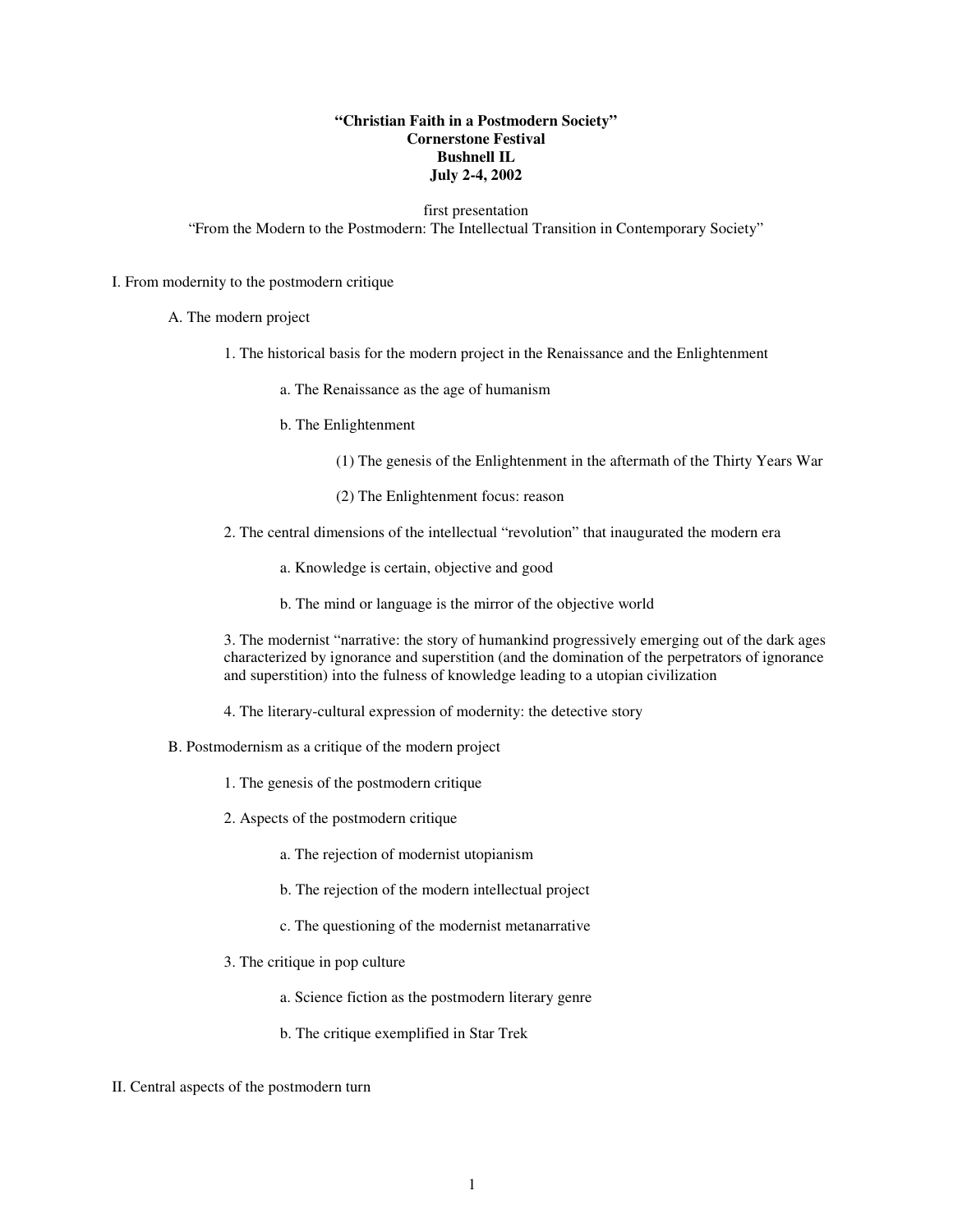#### A. The postmodern turn as a transition to a new set of values

1. The transition from ratio-centricity to a holistic understanding of the human person

2. The transition from the normative "center" to the celebration of difference (diversity), with heterotopia and the multiverse replacing utopia and universe

a. It entails the rejection of the concept of the universal in favor of the particular

b. It entails the rejection of the metanarrative in favor of the local story

c. It entails the rejection of uniformity in favor of diversity

d. It entails the rejection of the ideal (e.g., the ideal human) in the sense of the normative against which every particular must be judged in favor of a variety of standards that are all local in character

3. The transition from the ideal of the autonomous individual and the self-made man to an emphasis on community or persons-in-relationship

4. The transition from the hegemony of empirical science to the quest for spirituality

B. The postmodern ethos illustrated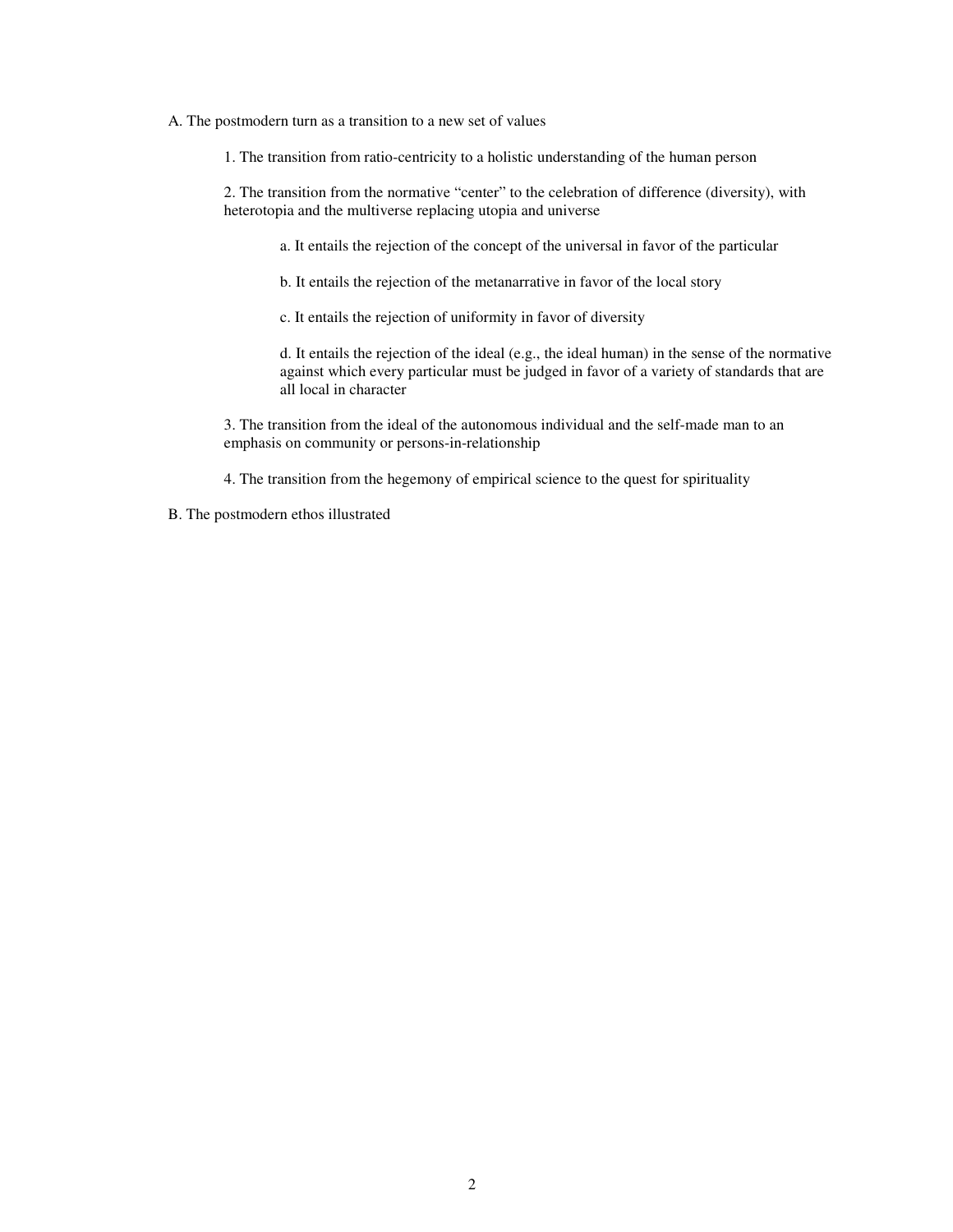# second presentation "'Spirituality Today': Religion, Reason, and the Postmodern Turn"

I. Faith, reason and the transition from the modern to the postmodern

- A. The background to the modern view of faith: the Enlightenment understanding of religion
	- 1. The goal of the Enlightenment: to overcome the struggles produced by religious differences
	- 2. The means to the goal: discover the truth that is universally available through human reason
	- 3. The result: Enlightenment religion as reasonable religion
		- a. A religion that focused on ethics rather than dogma
		- b. A religion that focused on the natural rather than the supernatural
	- 4. The Enlightenment view of Christianity: a spectrum of opinions
		- a. Christianity as the truly reasonable religion
		- b. Christianity as incompatible with the religion of reason
- B. Religion in the modern age: finding a place for faith in a realm of science
	- 1. The foundation: the bifurcation of faith and reason, religion and science
	- 2. The resulting attitude: the subordination of faith (religion) to reason (science)
		- a. Faith viewed as at best a leap into the realm beyond reason
- C. Typical Christian responses to the demise of faith in an age of science
	- 1. Show the reasonableness of faith and Christianity
		- a. By making Christianity palatable to modern knowledge (the approach of liberalism)

b. By devising an evidentialist Christian apologetic (the approach of fundamentalism and mainstream evangelicalism)

- 2. Carve out a separate sphere for faith and Christianity
	- a. The sphere of morality and ethics
	- b. The sphere of the personal, interior life

### II. Faith and the postmodern turn

- A. The postmodern turn as a longing for a lost spirituality
	- 1. The basis: the postmodern critique of modernism
		- a. The reigning modern naturalistic is intellectually deficient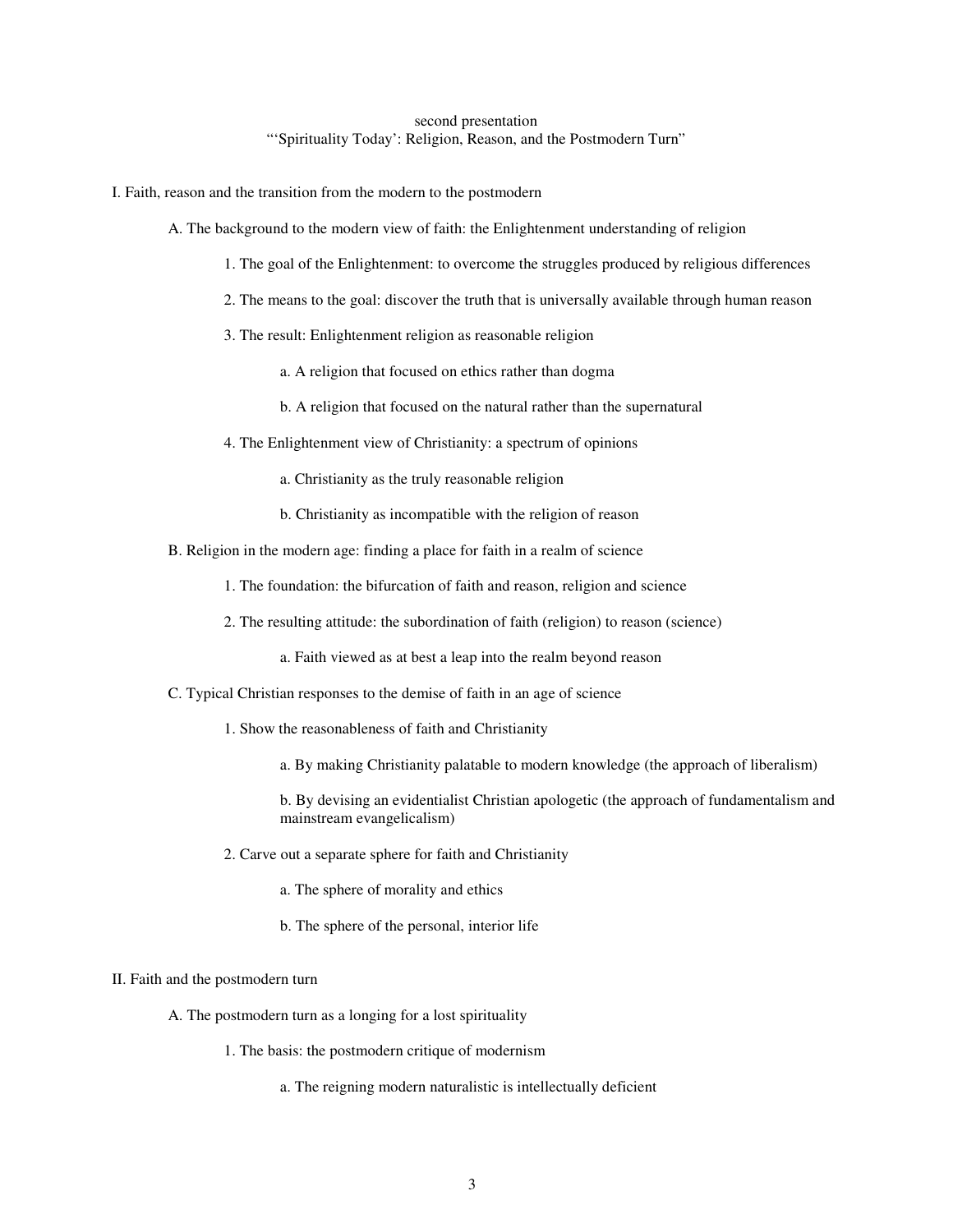- b. The reigning modern naturalistic outlook is ethically deficient
- 2. Aspects of the quest

a. The quest for "the reenchantment of everyday life" so as to overcome the loss of "soul" produced by the modern culture

b. The quest for a rediscovery of the supernatural

- c. The quest for a rediscovery of God
- B. Spirituality in the postmodern context
	- 1. Spirituality in the postmodern context is post-modern
		- a. It is not simply a return to a premodern spirituality
		- b. It seeks to discover a spiritual dimension to life in the wake of the modern
	- 2. Characteristics of postmodern spirituality
		- a. Postmodern spirituality is not necessarily connected to religion
		- b. Postmodern spirituality is non-absolutist
		- c. Postmodern spirituality is eclectic (or it becomes fundamentalistic)
		- d. Postmodern spirituality is theologically vague
		- e. Postmodern spirituality is facilitated by alternative delivery systems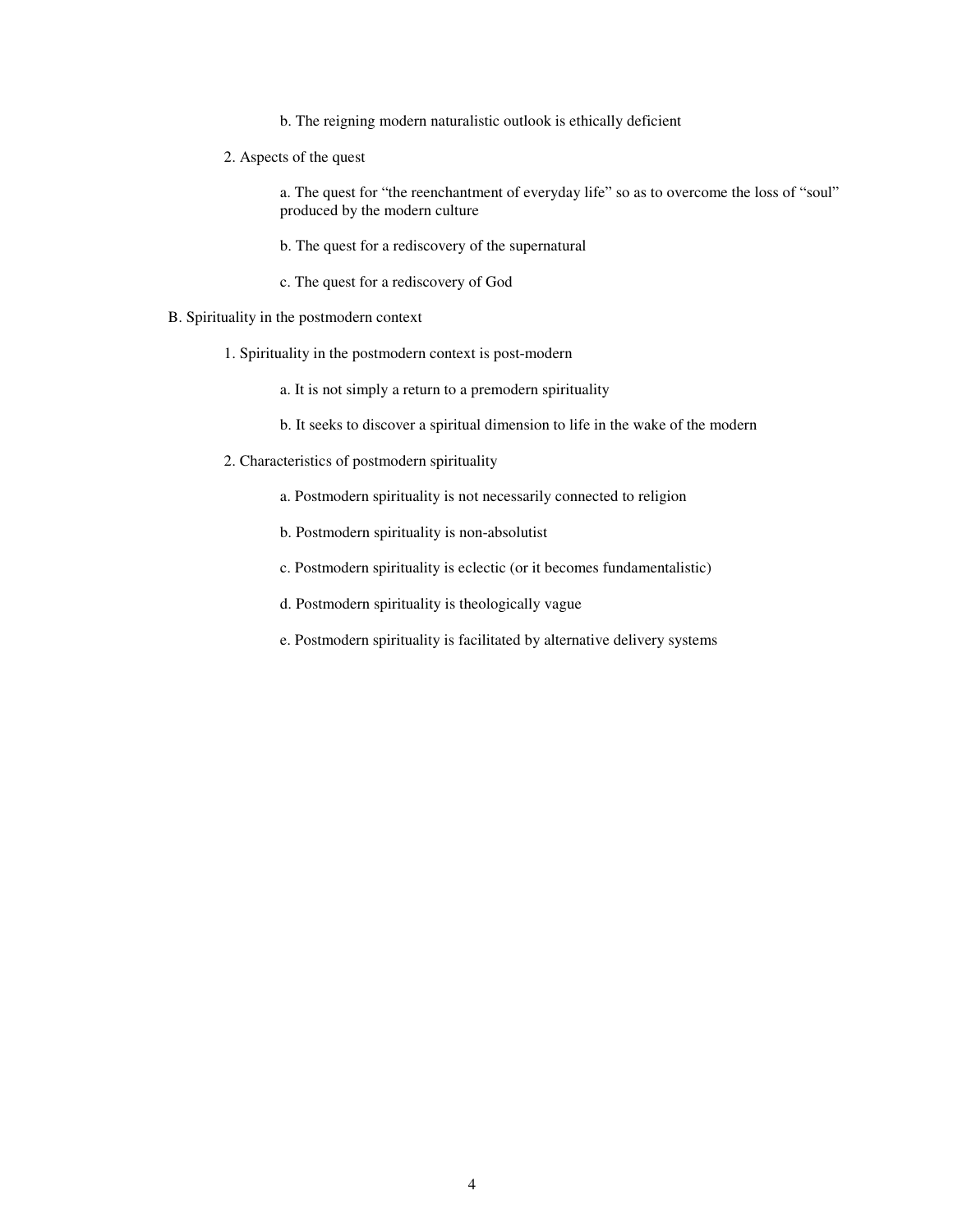# third presentation "Christians and Culture: Responding Christianly to the Postmodern Ethos"

- I. Christians and culture
	- A. The nature of culture
		- 1. The meaning of the term
			- a. The original meaning
				- (1) The care and tending of crops or animals
				- (2) By extension: "the growth and tending of human faculties"
			- c. The Enlightenment meaning
				- (1) The "refined individual" and hence the rise of "high culture"
				- (2) The "civilized" person
			- c. The anthropological meaning (arose in America in the 1920s)

(1) The ongoing practices of human beings in the context of groups by means of which participants in the group construct the character of their own lives

(2) The specific pattern of behaviors that distinguishes any society from all others

d. The postmodern meaning

(1) The ongoing struggle to determine the meaning of public symbols and thereby to build a consensus

- (2) "Shared knowledge"
- 2. The role of culture

a. Culture functions as a "signifying system through which a social order is communicated, reproduced, experienced and explored"

b. Culture generates a shared context in which a people engage in the construction of meaning and of meaningful social actions

- 3. Important aspects of culture
	- a. The foundational aspects of culture
		- (1) The primal aspect: language
		- (2) The non-linguistic aspect: metaphorical images and symbols
	- b. The attendant aspects of culture

(1) The body of shared assumptions about the world, including the shared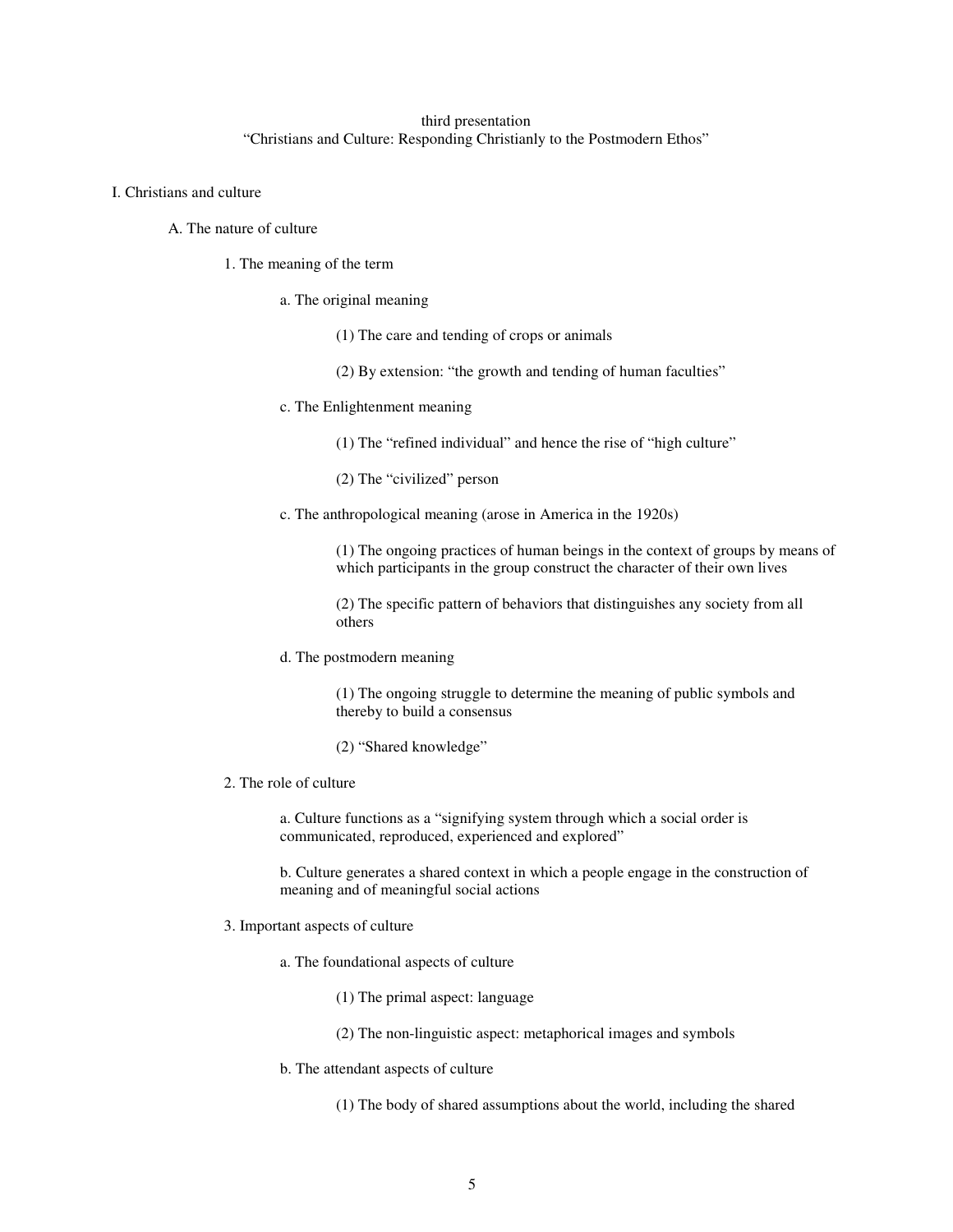"knowledge" base

(2) The ways in which people articulate their felt aspirations as well as the issues and concerns of people

(3) The technological tools which people use in the pursuit of their goals and aspirations

- B. The gospel and culture: Should our proclamation be culture-sensitive?
	- 1. Mistaken answers and their attendant dangers
		- a. "No"

(1) The assumption of the position: the gospel is transcultural–only the "language of Zion" is needed

- (2) The danger of the position: imperialism
- b. "Yes"

(1) The assumption of the position: the gospel is radically cultural–the gospel must be compatible with the thought of the host culture

- (2) The danger of the position: syncretism
- 2. The appropriate model: an interactional or conversational approach
	- a. The general character of the approach

(1) Our gospel proclamation takes culture seriously

(2) We foster a critical engagement between our articulation of the gospel and culture

- b. The basis for a culture-sensitive approach
	- (1) The foundational theological principles
	- (2) The implications of these theological principles
- C. Engaging with culture
	- 1. Central aspects of the culture-sensitive task

a.The constructive task: setting forth an account of the Christian faith in a culturesensitive manner

- b. The critical task
	- (1) Analyzing the culture through Christian eyes

(2) Appraising the manner of articulating the Christian message and the various practices of the community embedded within that culture

2. Aspects of the process of analyzing cultural artifacts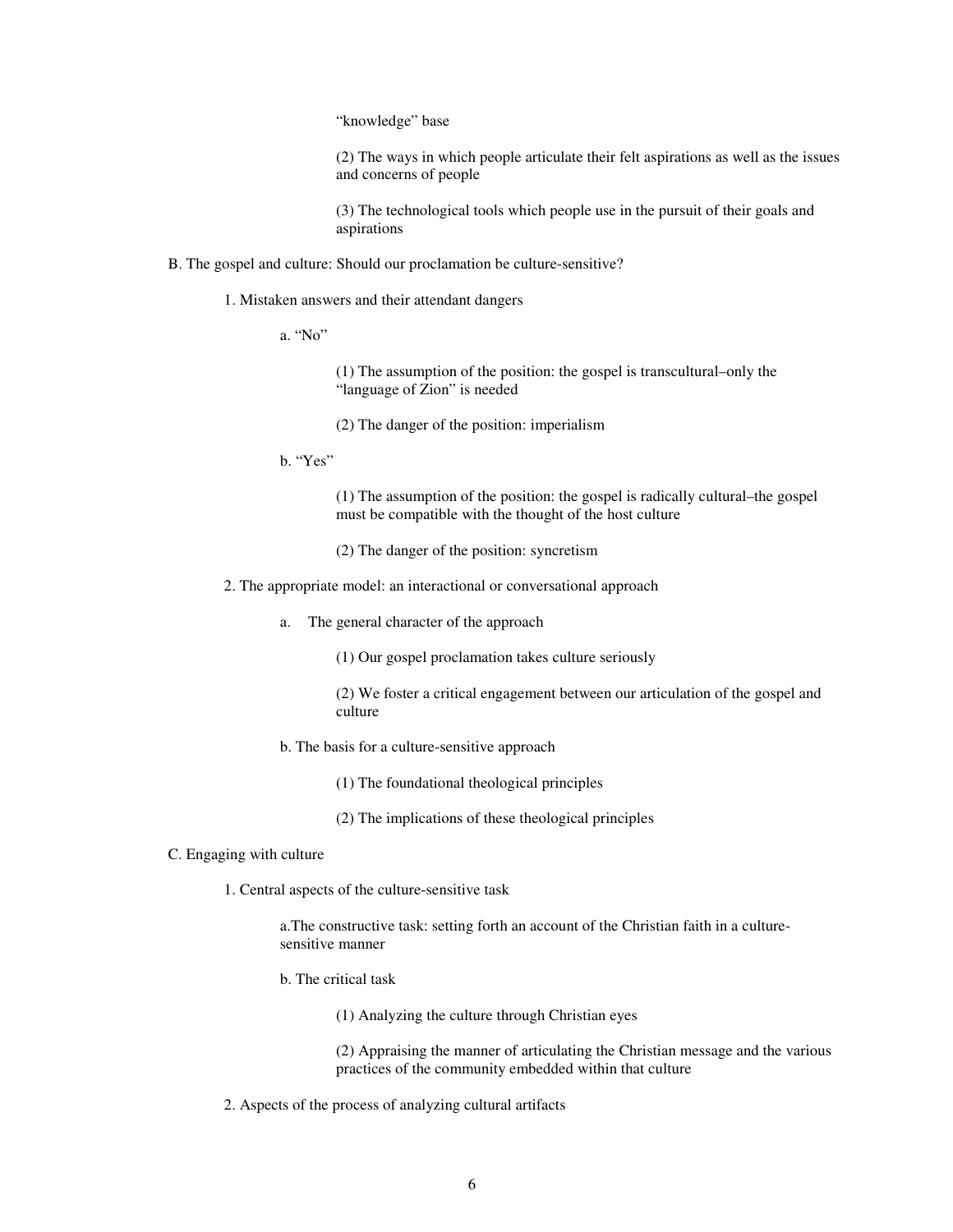a. Listen

b. Bring to light

(1) Seek to "tease" out the particular belief system at work in cultural phenomena

(2) Seek to discover through these cultural expressions the longings, aspirations and heartfelt needs of people today

c. Appraise: How does this belief system square with Christian conviction?

(1) Note points that are helpful contemporary expressions of biblical truth or of aspects of the gospel

(2) Note points that are counter to, or a distortion of the gospel

d. Respond

(1) Learn from culture: "How does this cultural expression cause me to read Scripture through new eyes and come to understand the gospel more deeply?"

(2) Seek points of contact for the gospel with culture: "How does this offer a vehicle for bringing the gospel into this cultural context?"

II. Central challenges of the contemporary cultural context

- A. The challenge to take pop culture seriously
	- 1. The background: the loss of culture as a spiritual expression
		- a. The medieval link between culture and the church
		- b. The cutting of the tie (Renaissance, Enlightenment) and the rise of secular art
		- c. The advent of "pop" culture
	- 2. The postmodern turn: the "respiritualization" of cultural expression
		- a. The beginning of the turn: the 1960s
		- b. The contemporary phenomenon: "pop" culture as an Ersatz-religion
			- (1) Its basis
			- (2) Its characteristics
	- 3. Pop cultural artifacts as conveyers of meaning

B. The challenge to reset the apologetic face of the Christian faith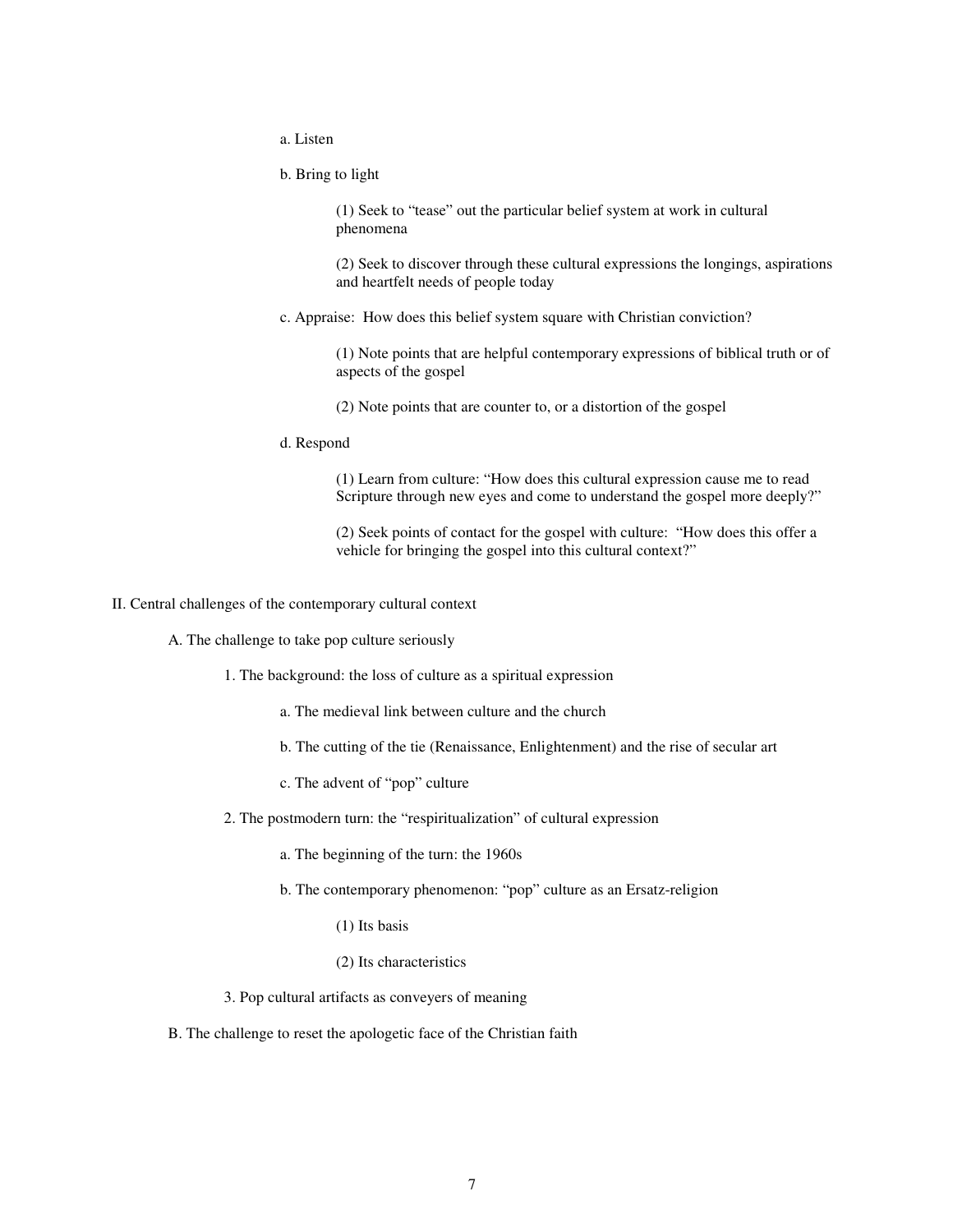### fourth presentation "A Christian Appraisal of the Postmodern Turn"

I. Ethics and the transition to the postmodern

A. Ethics in the modern era

- 1. The reduction of ethics to decisionist ethics
- 2. The reduction of ethics to the private "sphere"
- 3. The debate in philosophical ethics between Kant and the utilitarians
- B. The changing shape of the ethical landscape
	- 1. The reemerging public interest in ethics
		- a. Examples of the renewed interest
		- b. The basis of the renewed interest in the specifically public discussion
	- 2. The emerging quest for a community-based ethic of being
		- a. Postmodern ethics as an ethic of being
			- (1) Its characteristics
			- (2) Its basis

b. Postmodern ethics as an ethic of life-in-community

(1) The theory: ethical judgments arise from, and must be articulated in accordance with the belief structures of the community in which a person lives

- (2) The foundation
- C. The new pluralist postmodern ethic
	- 1. Its context: the multicultural situation

2. Its characteristic: in a situation in which a multiplicity of communities exists side-by-side, ethical discourse becomes a discussion of the moral practices of differing communities

3. Its presupposition: what appears wrong from one vantage point, when viewed from within the community that practices the act, may actually be right.

### II. Christians and the postmodern ethos

A. A Christian appraisal of postmodernism

- 1. Common ground
	- a. The rejection of the Enlightenment epistemological assumptions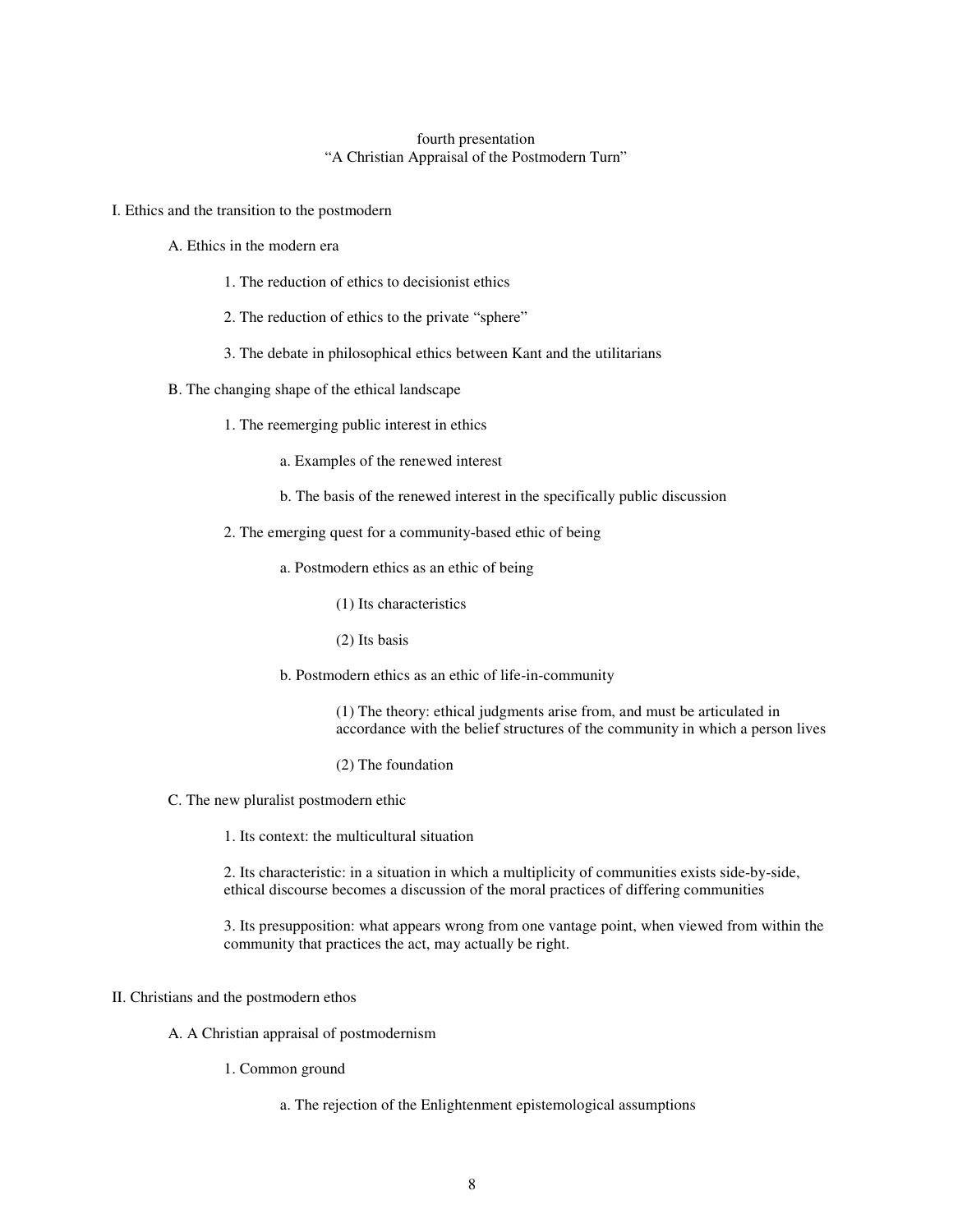(1) Aspects of the Enlightenment approach that Christians reject

(2) The theological basis for the Christian rejection of Enlightenment epistemology

(a) Human finitude

- (b) Human sin
- b. The acknowledgement of the social nature of life
	- (1) The social nature of the world
	- (2) The social nature of human personhood

#### 2. Standing our ground

a. The Christian rejection of radical epistemological skepticism

b. The Christian rejection of the "incredulity toward metanarratives"

- (1) The valid postmodern skepticism: the rejection of the secular metanarratives
- (2) The Christian assumption: the theocentric metanarrative

(a) God is the subject of history

(b) In Christ we find the disclosure of the universal human story

(3) The historical background to this development: the advent of history and its secularization

- (a) The development of a theocentric understanding of history in Israel
- (b) The secularization of history

(c) "Incredulity toward metanarratives" as a rebellion against the loss of mystery in history

- B. The gospel in the postmodern context
	- 1. Central concerns in shaping the gospel for postmoderns
		- a. The concern for fostering true "community"

(1) People are searching for authentic relationships, but contemporary consumerist culture is ultimately unsatisfying

(2) The distinction between a true community and a lifestyle enclave

(3) The postmodern context calls us to recognize the importance of the community of faith

b. A concern to embody the multidimensional nature of truth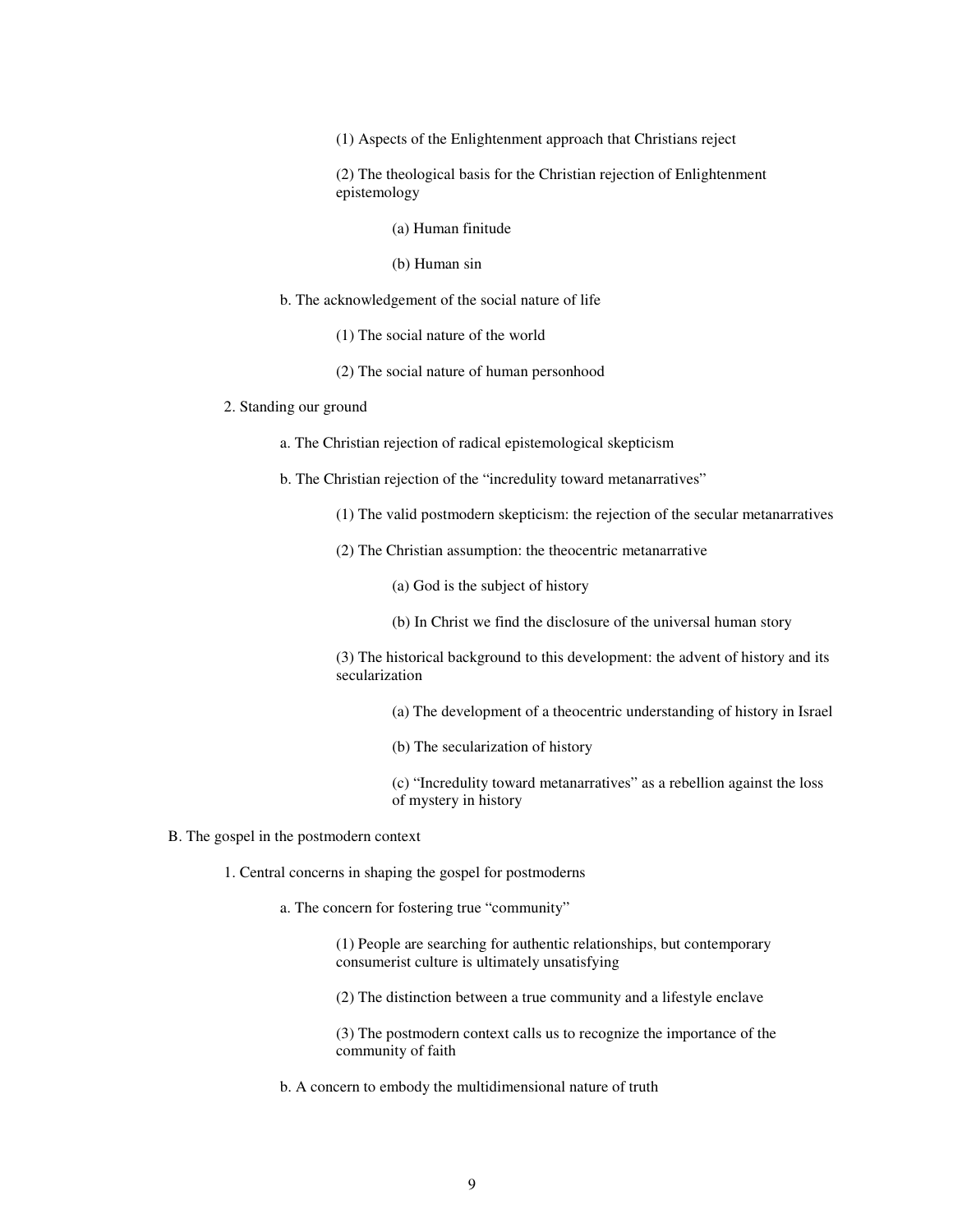- (1) The postmodern reminder
- (2) The significance for the gospel
- c. The concern to address the whole person
	- (1) The person as body and soul
	- (2) The person as reason, emotion and intuition
	- (3) The aesthetic as well as the cognitive
- b. The concern to promote wisdom, not merely knowledge
	- (1) Significant postmodern pointers to the gospel

(a) The contemporary awareness that the human problem is not merely (or even primarily) ignorance for which the antidote is simply knowledge

(b) The contemporary quest for spirituality, inner strength and transformation of character

(c) The contemporary concern for relationality–to others and to creation

(2) The implication: the gospel we proclaim must move from head to heart and ultimately to hand

- 2. Embodying and proclaiming the gospel in the postmodern context
	- a. The gospel must be embodied
		- (1) In Christian ethical living: personal holiness
		- (2) In Christian community: corporate holiness
	- b. The gospel must be proclaimed

(1) We must reiterate the unchanging character of the gospel

(2) We must proclaim the gospel in a manner that can communicate with people today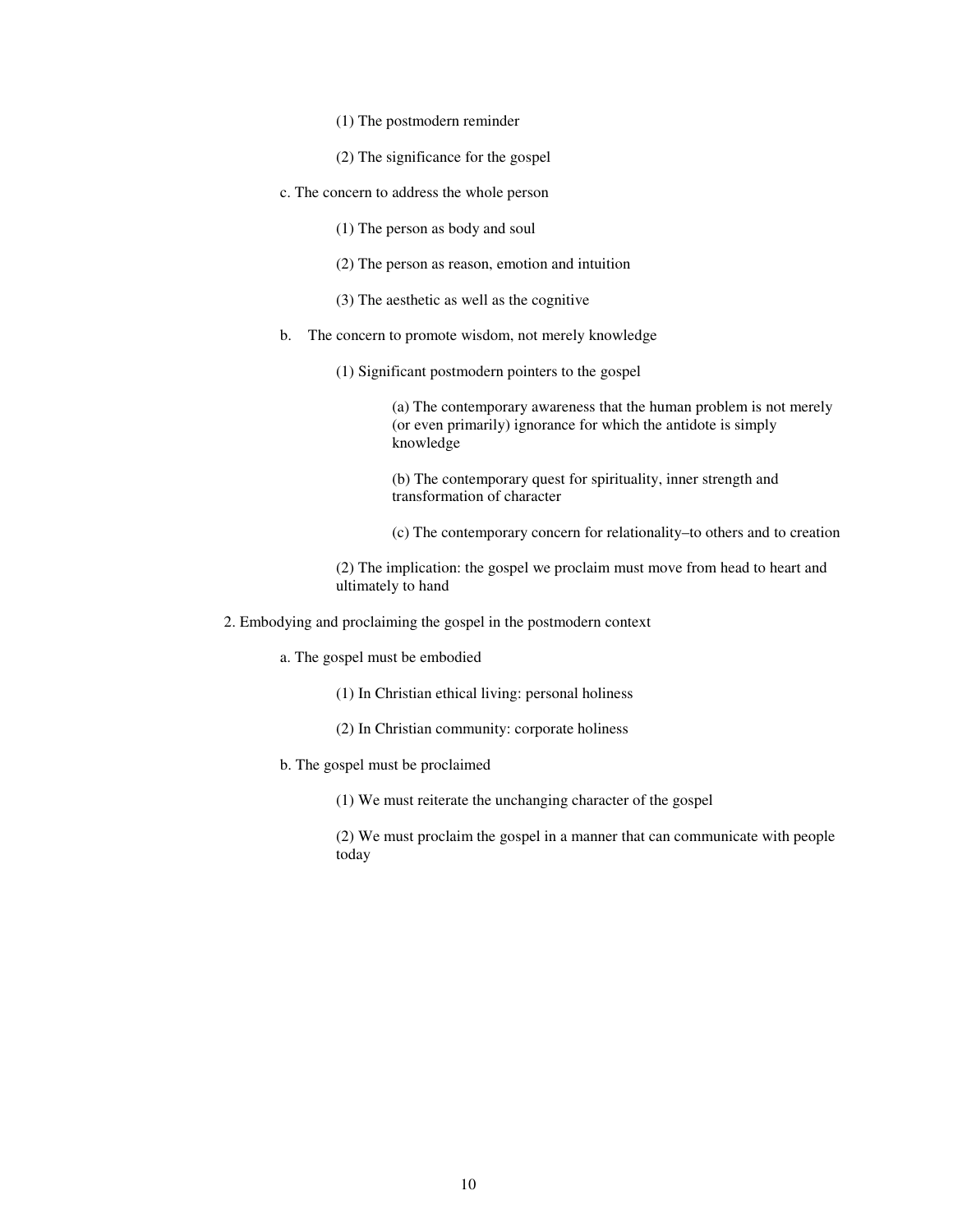# fifth presentation "The Missional Character of a Truly Postmodern Church"

- I. What is a missional church?
	- A. The basic answer to the question
		- 1. A church that understands that it is a people entrusted with a mission

2. A church that understands that its very existence is for the sake of fulfilling the mandate given to it

- B. The church's overarching mission
	- 1. The mission itself: to glorify God
	- 2. The context of the mission
- C. The church's dominically-ordained mandate
	- 1. The central dimensions of the mandate of Christ to the church: worship, edification, outreach
	- 2. The interconnected nature of the dimensions

a. The basic assertion: They comprise one mandate with three focal points and hence are inseparable

b. The implications

- D. The church's calling to be community
	- 1. The theological basis for the church as community
		- a. The basis in God
		- b. The basis in the indwelling Spirit
	- 2. The practical dimensions of the community character of the church
		- a. The distinction between a "lifestyle enclave" and a true community
		- b. The church is a community of memory and hope
		- c. The church as a place where we belong
			- (1) We find here our identity
			- (2) We find here fellowship, support and nurture
- II. What is a postmodern missional church?

A. Mistaken understandings of a postmodern church

1. That it is about a universally applicable formula that can be packaged and exported